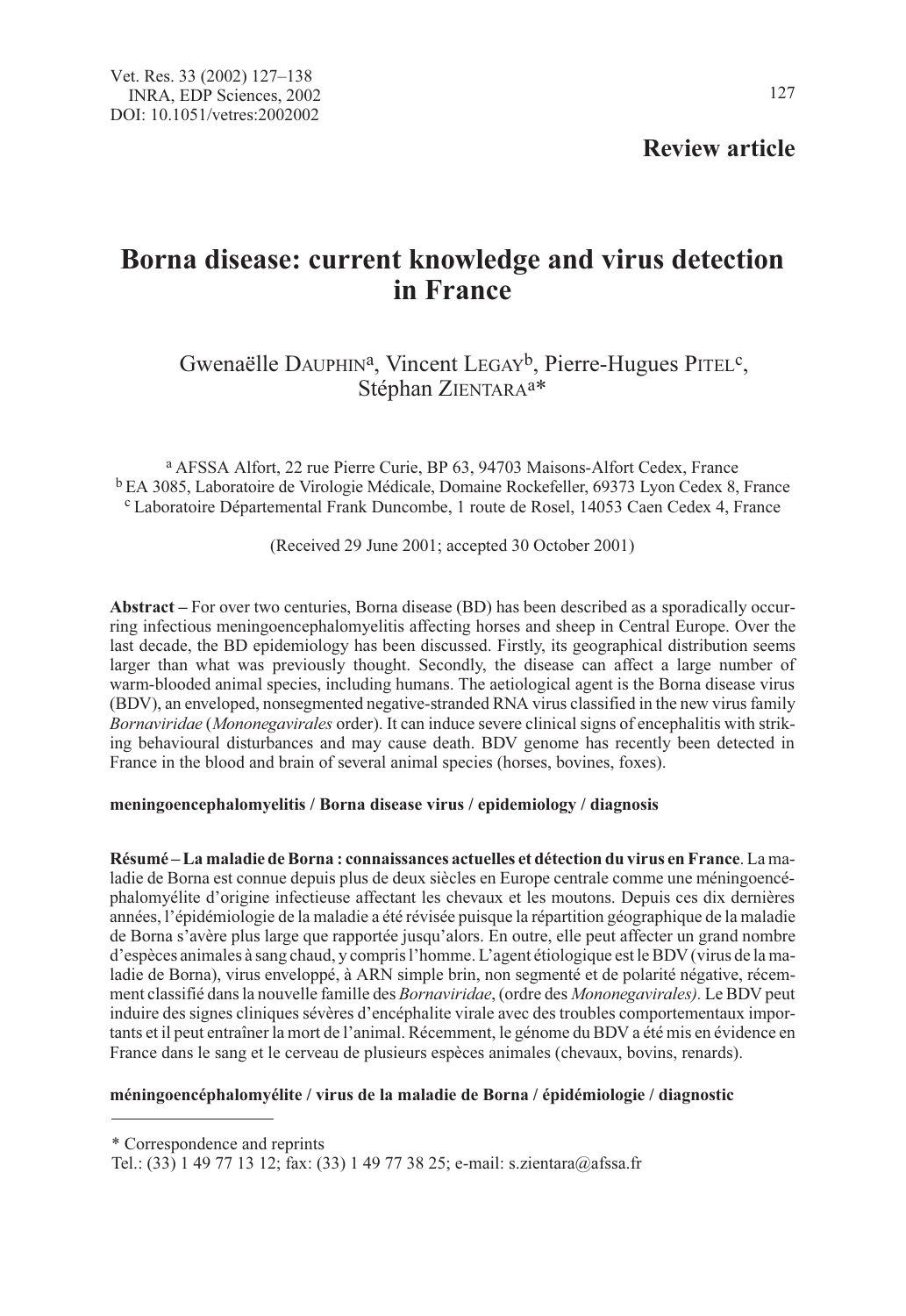#### 128 G. Dauphin et al.

#### Table of contents

|                                                       | 128 |
|-------------------------------------------------------|-----|
| 2. The recently discovered aetiology of Borna disease | 129 |
|                                                       | 129 |
|                                                       | 129 |
|                                                       | 131 |
|                                                       | 131 |
|                                                       | 131 |
|                                                       | 131 |
|                                                       | 132 |
|                                                       | 132 |
|                                                       | 133 |
|                                                       | 133 |
|                                                       | 134 |
|                                                       | 134 |
|                                                       | 134 |
|                                                       | 134 |
|                                                       | 134 |
|                                                       | 134 |
|                                                       | 135 |
|                                                       | 135 |
|                                                       | 136 |
|                                                       |     |

# 1. INTRODUCTION

Borna disease was first described at the end of the 18th century in southern Germany where it occurred sporadically as an infectious disease of the central nervous system (CNS). It owes its name to the town Borna in Saxony, where a large number of horses including a cavalry regiment died during an epidemic in 1895 [19]. The viral aetiology was described at the beginning of the 20th century [68]. Borna disease was then known as a nonpurulent meningoencephalomyelitis, often fatal in horses and sheep bred in the endemic region: Germany and in the upper Rhine valley between Switzerland, Austria and the Principality of Liechtenstein [62, 67]. The Borna disease virus (BDV) has now been isolated in several other countries and in many warmblooded animal species, including humans.

In humans, BDV could be responsible for psychiatric disorders such as schizophrenia, autism, chronic fatigue syndrome or chronic depression. However, the zoonotic aspect of the Borna disease virus infections is still largely controversial.

BDV can also be experimentally transmitted to a broad range of animal species, from chickens to nonhuman primates. Two animal models have been selected: the adult Lewis rat, which is an excellent model for the study of the BDV infection immunopathogenesis; and the neonatally BDV-infected rat, which has become a good model for the study of the troubles of neurological development of viral aetiology [10, 22].

This paper describes the recently discovered aetiology of the Borna disease, the main characteristics of Borna disease itself and the difficulty of its diagnosis. Then BDV detection in France is presented.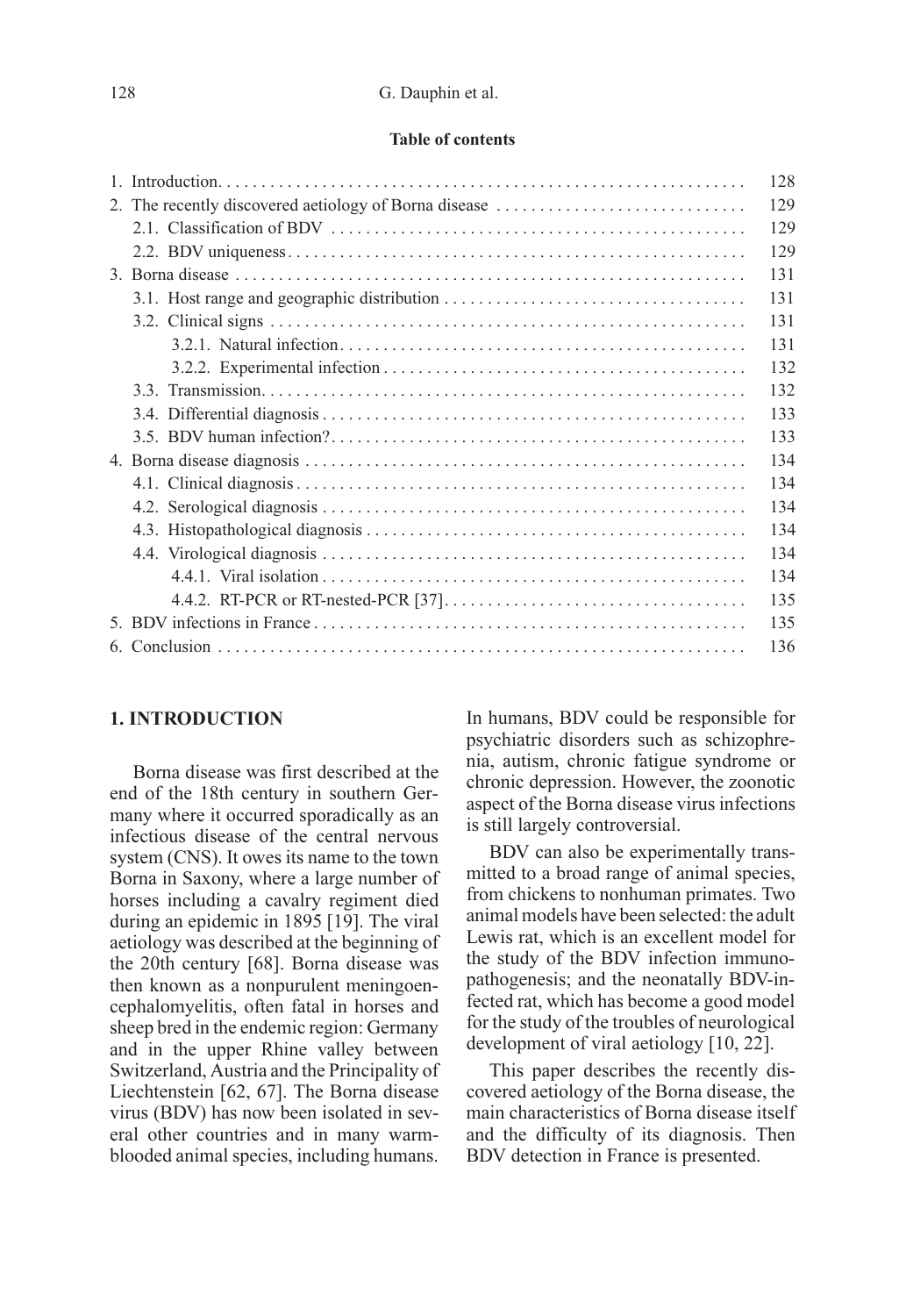# 2. THE RECENTLY DISCOVERED AETIOLOGY OF THE BORNA DISEASE

#### 2.1. Classification of BDV

The knowledge of BDV has improved thanks to the establishment of persistently infected cell lines [30, 41]. The first reference strain (strain V) isolated in 1929, was obtained from a brain homogenate of a diseased horse, after a series of passages on the rabbit [19]. The aetiological agent of Borna disease was recently characterized: BDV is an enveloped, negative, non-segmented, single-stranded (NNS) RNA virus. Two isolates (reference strains V and He/80) were recently completely sequenced. BDV was classified into the Mononegavirales order and it is the only prototype of the new Bornaviridae family within this order [9, 15].

The Mononegavirales order also includes Filoviridae (Marburg and Ebola viruses), Paramyxoviridae (measle and mumps viruses) and Rhabdoviridae (rabies and vesicular stomatitis viruses). The BDV genome is very compact (8.9 kb) as compared to the other RNA NNS viruses (11 to 15 kb), but its genomic organisation is similar. Its genome encodes six open reading frames (ORFs) (I, II, III, IV, V, x1) divided into three transcription units: the first transcription unit encodes the nucleoprotein N (p40), the second one encodes the phosphoprotein P (p24) (cofactor of polymerase) and the protein  $X$  (p10) in overlapping ORFs, and the third transcription unit encodes the matrix protein M (p16), the membrane protein GP (p56) and the RNApolymerase L (p180 or p190) (Fig. 1).

#### 2.2. BDV uniqueness

This new Bornaviridae family was created because BDV biology has unusual aspects. First, BDV is the only NNS RNA animal virus with a nuclear site of replication and transcription [8]. Secondly, its genome compaction is overcome by the overlapping of ORF and transcription units [57, 59] and by post-transcriptional RNA splicing [15, 38]. BDV is also characterized by strict neurotropism, noncytolytic and low rate replication and persistence in the central nervous system [49, 58].

Finally, unlike the majority of other RNA viruses, the BDV genome sequence is extremely stable over time (the first isolate,



**Figure 1.** BDV genomic organization.  $I_1-I_3$ : initiation sites of transcription.  $T_1-T_4$ : termination sites of transcription. Note that the first and second units overlap in the intergenic region. Note also that p40 transcripts can be initiated at two different sites.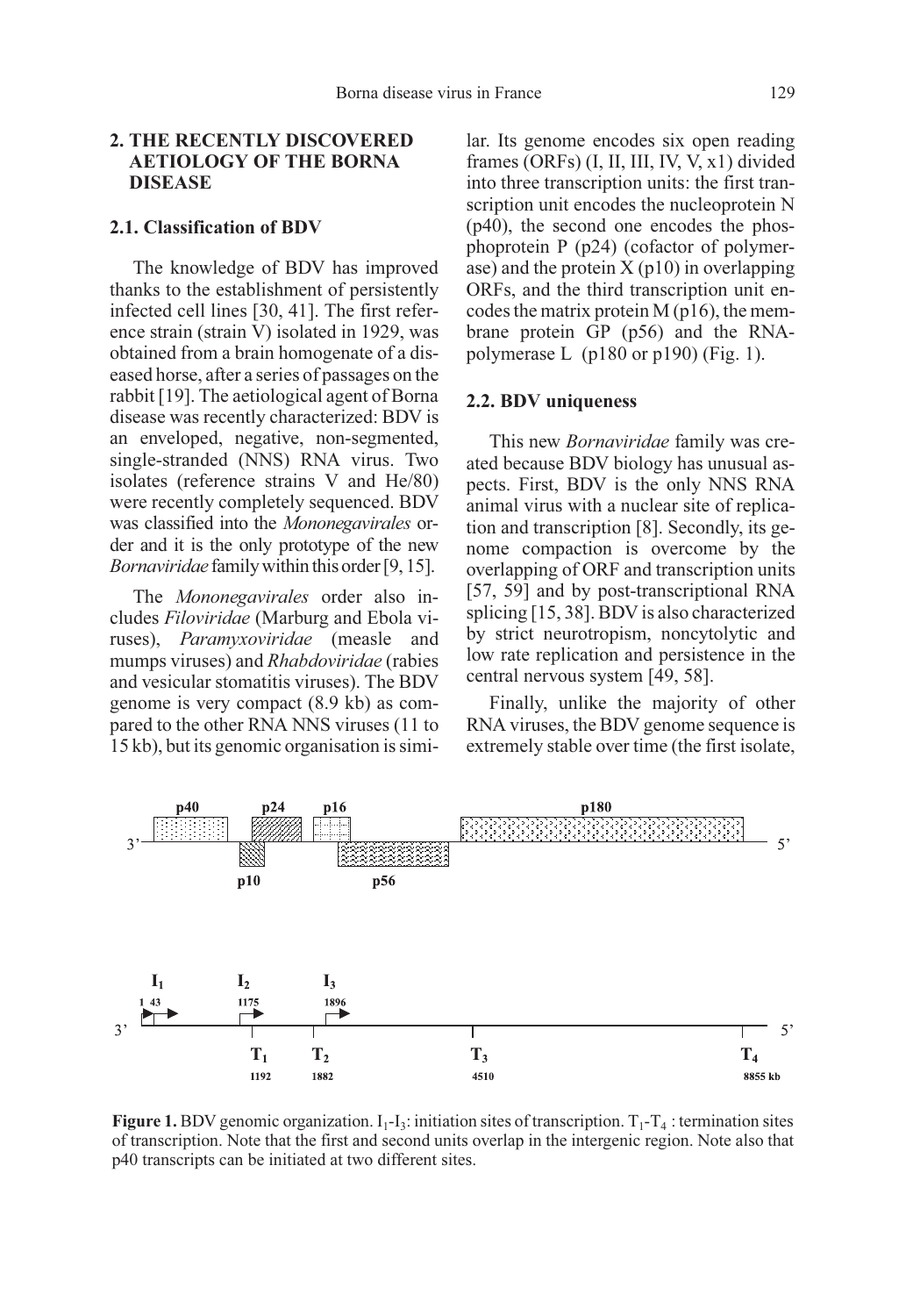strain V, is from 1929), geographic location and particularly animal species [5, 32, 51, 58, 62]. The genome of persistent BDV in cell culture is also very stable, even after hundreds of cell generations [62]. The complete nucleotide sequences of the two reference strains (strains V and He/80) are 95% homologous, despite very different origins and histories of in vivo and in vitro passages. Most of the strains are genomically very close and the nucleotide changes are frequently located on the third codon and do not alter the amino acid sequence.

A new genotype (strain No/98) isolated from an Austrian horse (located out of the endemic region) shows 15% genetic variability with all other BDV strains. However the amino acid sequence is very stable compared to the other BDV strains (93 to 98% similarity for all proteins except for protein X which has 81% similarity) [46]. A phylogenetic tree (Fig. 2) based on 273 nucleotides of the p24 gene shows the high genetic similarity between BDV strains isolat- ed from various animal species and the new No/98 strain. The discovery of this



Figure 2. Phylogenetic tree of BDV isolates. This tree is based on nucleotide sequences (1482-1744) of the BDV-p24 protein. Sequence information was from EMBL/Gen Bank accession numbers AF136236, AF158630, AF201073, AF232700, AF232701, AF374596, AF374798, AJ250178, AJ277119, AJ277120, L27077, S67507, U04608, U94864, U94868, U94872, U94876, U94880, U94883, U94884, U94885 and (Staeheli et al., 2000) [62], completed by recent lynx, fox, horse and wild bird sequences respectively published by Degiorgis et al. [17], Dauphin et al. [16] and Berg et al. [4]. The sequences were aligned using the clustal alignment algorithm of the software MegAlign (DNASTAR, USA). The length of each branch represents the distance between the sequences, while the scale at the bottom of the tree indicates the number of substitution events. The BDV sequences determined from French animals are in bold letters.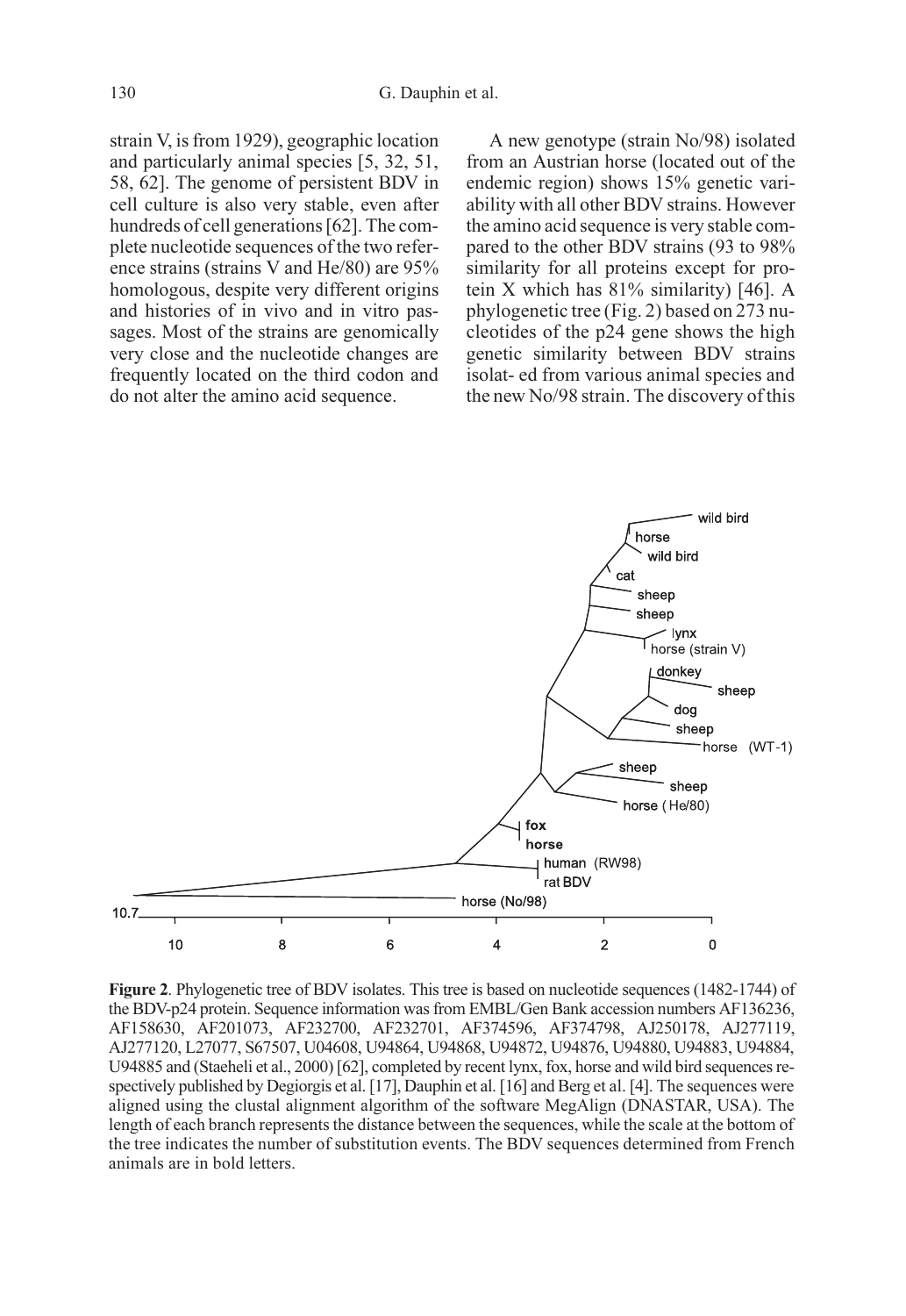new genotype raises fundamental questions [62]. Other BDV variants might be present outside the endemic region. However, BDV strains identified outside the endemic region (USA, Japan, United Kingdom…) are almost identical to laboratory strains derived from the European isolates. These BDV detections in animals and humans living outside of the endemic region could then merely represent artefacts, caused by accidental sample contamination by classical laboratory strains. Staeheli et al. [62] also suggest that a great number of strains may exist worldwide and the detection methods currently available only detect part of them.

# 3. BORNA DISEASE

# 3.1. Host range and geographic distribution

Recent epidemiological data suggest that host spectra and geographic distribution are wider than previously evaluated. The first reports of Borna disease only concerned horses and sheep, but BDV infection has been found in other warm-blooded animal species, such as cattle [11, 26], goats, rabbits [42], dogs [66], cats [2, 39, 47], and a wide variety of other species such as zoo animals: ostriches [40], deers, monkeys, alpacas, llamas [51, 53], or wild animals such as lynx  $[17]$ , foxes  $[16]$  and wild birds  $[4]$ . The experimental disease is possible for almost all of these species, including primates. Moreover, in the last ten years, specific markers for BDV infection have been detected in humans, in particular psychiatric patients, but the zoonotic aspect of the disease is still highly controversial [48, 60, 62].

Borna disease geographic distribution is still not fully determined. It seemed for a long time to be restricted to an endemic region (central Europe) [51], but infections have recently been reported in northern Europe, in the USA, Japan, Iran and Israel [32,

35, 44]. However, clinical cases of horses and sheep have very rarely been reported outside the endemic region [4], except for one case described by Nowotny et al. (2000) [46]. This case was an Austrian horse infected with a new BDV genotype (No/98).

Sero-epizootiological studies have shown that BDV is geographically more widely distributed and is also present at higher rates in animals than previously thought. It is difficult to know whether this is due to a larger BDV dissemination or merely to a higher interest for the virus, associated with an improvement in the diagnostic methods [34, 48]. Moreover the reason for the restricted BDV geographic distribution despite all animal trades around the world, is still unknown.

#### 3.2. Clinical signs

Clinical signs in naturally or clinically infected animals depend on the infected animal species and on the viral strain. The incubation period is variable, between two weeks and a few months.

#### 3.2.1. Natural infection

Clinical signs are mostly observed in horses and sheep. BDV infections in horses are often clinically inapparent. In the horse, Borna disease results in simultaneous or consecutive disorders in behaviour, sensitivity and motility [19]. During the initial phase, nonspecific signs such as hyperthermia, anorexia, alternance of colic and constipation are observed. During the acute phase, neurological signs result from meningoencephalitis: abnormal posture, ataxia, proprioceptive deficit, repetitive movements (bruxism, circular ambulation, trismus, nystagmus, strabismus, myosis). These signs can be associated with abnormal reactions to external stimuli such as hyperexcitability, aggressiveness, lethargy, somnolence and stupor. In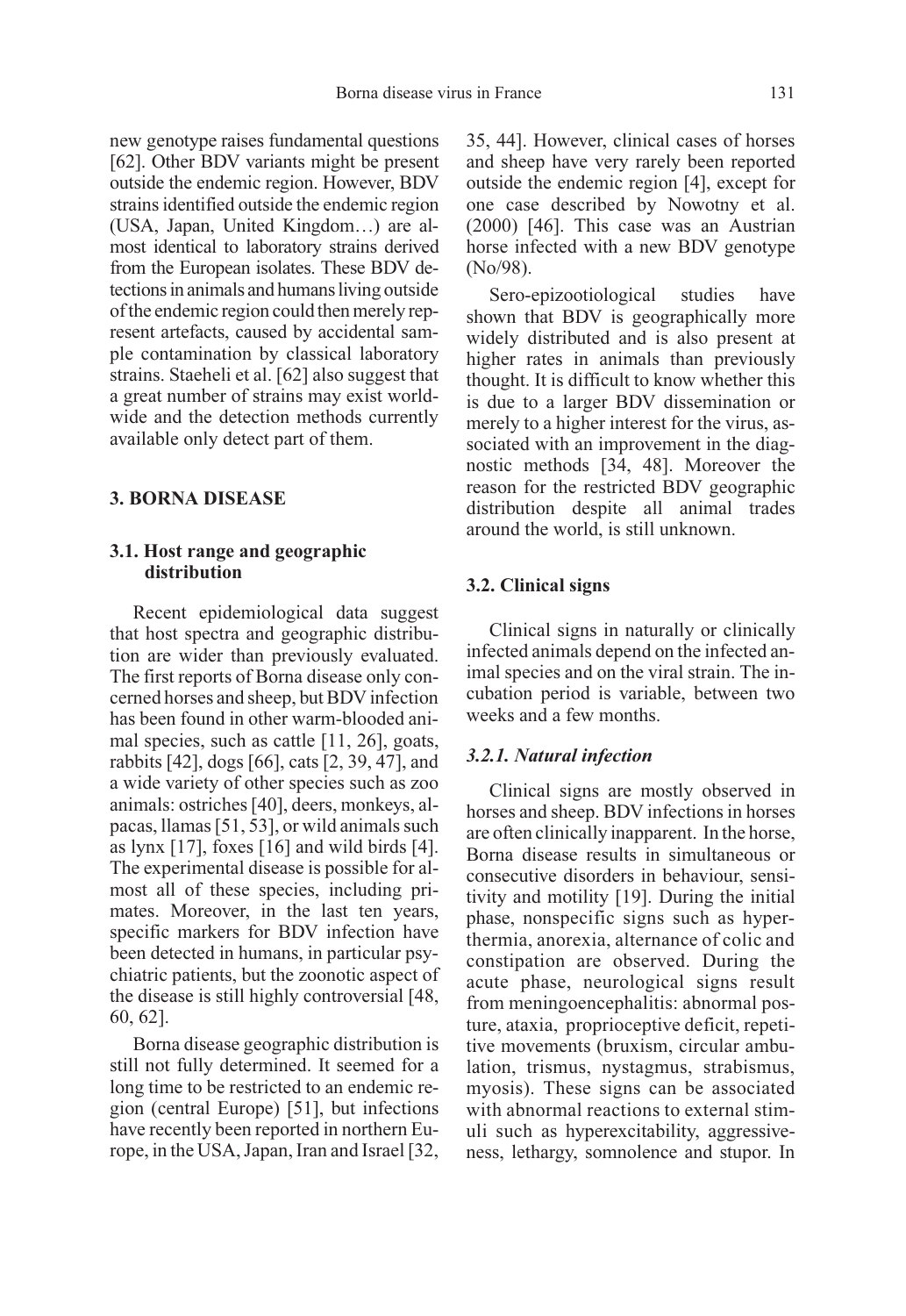the final phase, paralysis can appear, followed by convulsions often associated with head pressing (result of a high cerebrospinal fluid pressure caused by the inflammation reaction in the CNS) and decubitus. Death usually occurs after one to three weeks and the death rate in horses is above 80% (50% in sheep) [19, 24, 52]. In animals that have survived the acute phase of the disease, recurrent episodes can appear for the rest of the animals life (chronic infection) with depression, apathy, somnolence, fearfulness, in particular after a stress [19, 48]. Viral persistence for the whole life without apparent disease has also been described in naturally infected animals of various species [34]. The Borna disease in less described in sheep. In sheep flocks, clinical Borna disease can affect a large proportion of animals [51], and the death rate is around 50% for diseased animals.

#### 3.2.2. Experimental infection

A lot of laboratory animal species are susceptible to BDV infection. The incubation period, mortality and severity of the disease considerably depend on the infected animal species, viral variant and host immune status. In adult immunocompetent animals, the infection causes the same meningoencephalitis as in horses and sheep. On the contrary, immunodepressed animals or animals with an immature immune system show more discrete clinical signs.

Results of BDV infection in the rat depend on the inbred rat strain and the virus isolate. Lewis rats are highly susceptible to the infection and represent an excellent model to study Borna disease pathogenesis. They develop a biphasic disease; the first phase is characterized by abnormal movements, aggressiveness and hyperactivity, comparable to the one described in horses. This hyperactive phase is followed by apathic behaviour and somnolence, sometimes associated with the obesity syndrome

(5 to 10% of the rats), or fertility troubles [21, 45, 53]. The hyperactive phase corresponds to a massive CNS inflammation, completed by important neuronal destruction. Then, the inflammatory response strongly decreases during the chronic phase despite the virus being present at very important levels in the CNS. This animal model has allowed to determine that Borna disease pathogenesis results from the cell mediated immune response [63].

Rat infection is also a good tool to study BDV spread in animals [13, 43]. On this point, BDV biology is very close to rabies virus biology. BDV replicates in neural processes located at the inoculation site (in the olfactive nerve or nerve endings in the oropharyngeal and intestinal regions). Then BDV migrates intra-axonally and centripetally as ribonucleoparticules (RNP), along the axons to the brain. The delay of clinical disease onset depends on the distance between the inoculation site and the CNS. BDV replicates in glial cells and neurons, preferentially in the limbic system (particularly the hippocampus), then it disseminates progressively throughout the whole CNS, and later, throughout the autonomic and peripheral nervous systems [23, 43].

The newborn rat infection (infected 24 hours following birth) is a good model for "persistent tolerant infection of the newborn". Even though the viral load in the CNS is high and the virus spreads in the whole body, no cellular antiviral response appears. These rats display neurobehavioural and learning disorders associated with postnatal CNS development abnormalities [1, 14, 21]. BDV might alter neuronal differentiation and migration, and even communication between neurons [21].

# 3.3. Transmission

We still have much to learn about the route of transmission [54, 61, 62]. BDV is probably shed in nasal, salivary and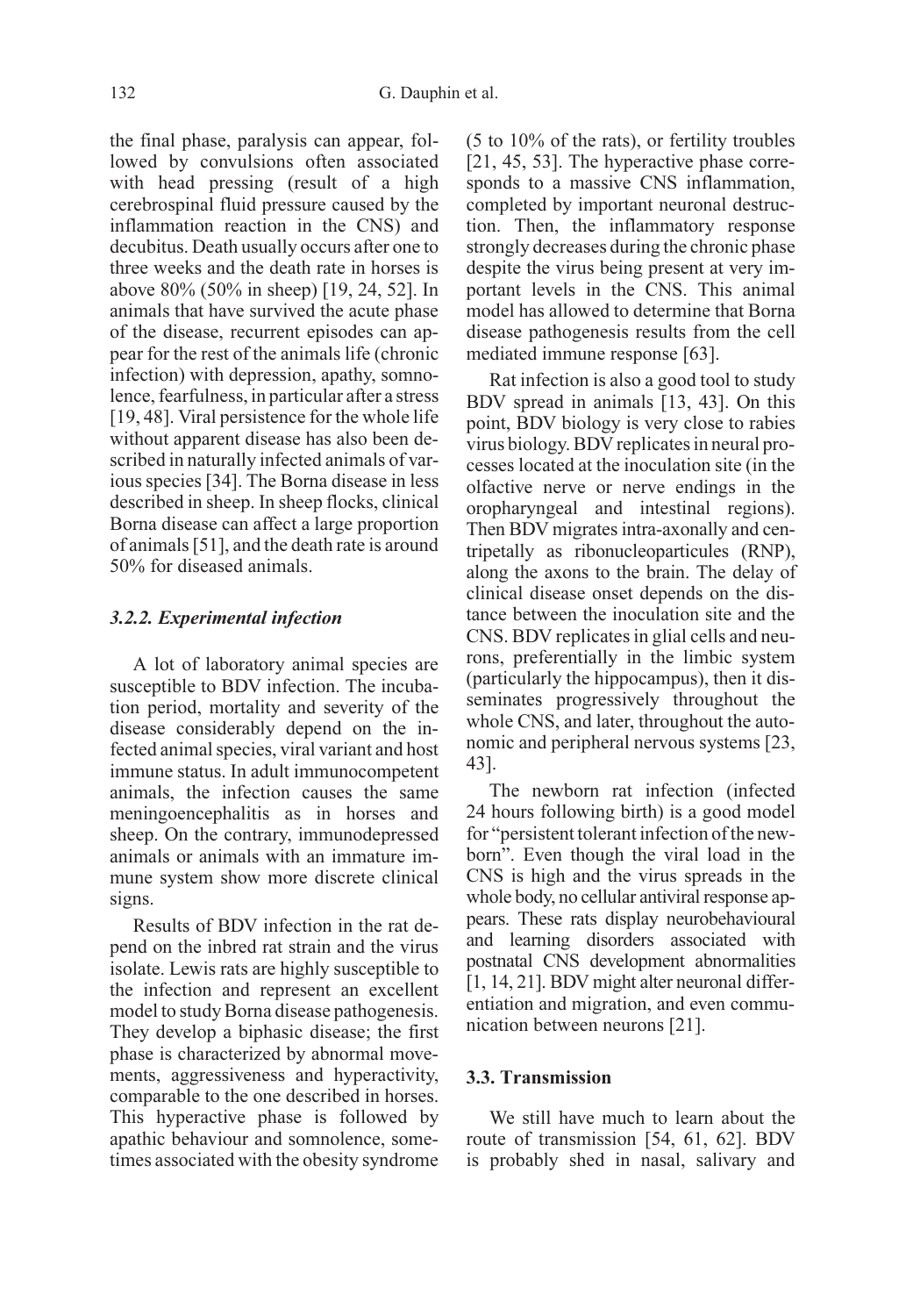conjunctival secretions since BDV-RNA has been detected in these secretions [31, 50]. An olfactory route of transmission from horse to horse has been proposed (via the olfactive nerve), either by direct contact with these secretions, or through contaminated food or water. The presence of BDV-RNA and proteins in peripheral blood mononuclear cells (PBMC) suggests possible transmission by blood. However, direct transmission of BDV from horses to horses or sheep to sheep has never been shown [62]. One should note that vertical transmission has been reported in horses [16, 27].

Horses and sheep natural infections are rare and sporadic. Nevertheless BD is the most predominant viral CNS disease in horses in Germany [48]. The disease has seasonal influence: the incidence increases during the spring and in the early summer [19, 51]. Moreover, genome mutations identified in BDV strains isolated from horses, sheep and other domestic animals are not specific to animal species. This fact suggests a common viral source [48, 62]. The natural source of infection is still unknown, but rodents are a potential reservoir and vector, even though their role in the Borna epidemiology has not yet been demonstrated. The only study concerning wild rodents has shown no natural infection [64]. Other wild species could be implicated in the BDV epidemiological cycle, such as wild birds [4].

A lot of clinically healthy or subclinically infected seropositive animals can also represent potential infection sources for other animals, and probably humans [51]. The infection is not systematically diagnosed, mainly because it often remains clinically unapparent. German studies have shown that the average seroprevalence of BDV-specific antibodies is 11.5% in the clinically healthy German horses [31], while this seroprevalence reaches 22.5% in the endemic region [48].

#### 3.4. Differential diagnosis

It is important to make the distinction between Borna disease and other infections like rabies, equine Herpesviruses infection, tick-borne encephalitis, botulism, bacterial meningitis, viral (West Nile) and parasitic encephalomyelitis [48].

Besides other affections in cattle and sheep (listeriosis, botulism, intoxications…), the Borna disease clinical diagnosis should be distinguished from the Bovine Spongiform Encephalopathy and ovine scrapie, although Borna disease takes its course more rapidly.

#### 3.5. BDV human infection?

Firstly, numerous serological studies have shown the presence of BDV-specific antibodies in sera of psychiatric and neurological patients in Germany, Japan and the USA [51]. These BDV-specific (or specific to another close virus) antibodies are also detected in healthy patients, but at lower rates and proportions as compared to psychiatric patients. However serological results are still contradictory between laboratories.

Secondly, BDV-RNA was first detected by RT-nested-PCR in the peripheral blood of several psychiatric patients by Bode et al. in 1995 [6]. Many studies are still aimed at confirming or not the presence of BDV-RNA in humans. Some laboratories do not detect any BDV-RNA in human blood; others detect BDV-RNA both in the blood of psychiatric patients and healthy people. But, some amplified BVD strains have the same sequences as laboratory strains, suggesting laboratory contaminations [60, 62]. Other studies have allowed the detection of BDV and/or RNA viral antigens in psychiatric patients' brains [18, 25, 55]. But, even though certain groups have detected BDV in humans, no one has definitely demonstrated that it causes human psychiatric diseases. Considering the current knowledge about Borna, we have to remain very cautious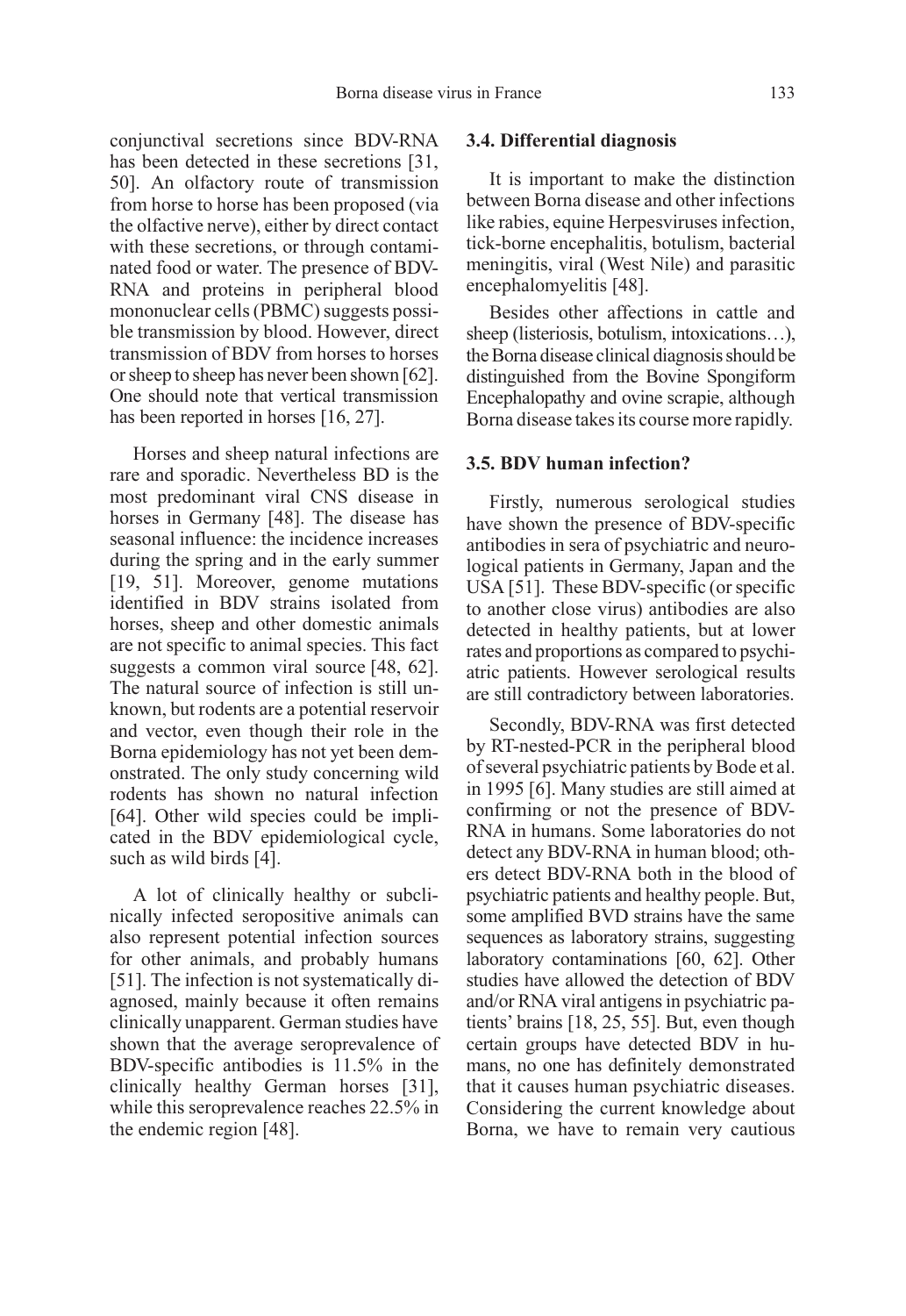with the possibility of human disease. To date, BDV has not been identified as a clear etiology of human disease. However, considering the knowledge on Borna disease in non human species, it is tempting to speculate about the clinical outcomes of human BDV infection [12].

# 4. BORNA DISEASE DIAGNOSIS

The diagnosis of Borna disease is difficult, mainly because of low viral replication and excretion rates. Although a wide variety of tools have been developed for BDV diagnosis, standards have yet not been established and large differences and contradictions have been observed between the published results (particularly serological surveys) [28, 48, 62].

Borna disease can be diagnosed by serology, viral isolation, antigen detection, RT-nested-PCR, but none of these methods is yet sensitive and specific enough to be used alone for a sure diagnosis.

# 4.1. Clinical diagnosis

Animals exhibit a variety of clinical nonspecific symptoms. Therefore, clinical diagnosis alone cannot be sufficient to diagnose the disease. Moreover, meningoencephalitis induces a slight alteration of protein concentration and cerebrospinal fluid (CSF) amounts during the acute phase. These indicators are, however, nonspecific of Borna disease [48, 62].

#### 4.2. Serological diagnosis

The serological diagnosis can be applied to living animals by antibody detection in blood and/or CSF. Western blot [31], ELISA [19] and immunofluorescence assay (IFA) [30] can be used. IFA is acknowledged to be the most reliable method for the detection of BDV-specific antibodies, even though comparative interassays have shown very variable results, partly due to variable sensitivity linked to the use of different cell systems [62]. Serological tests are mostly based on antibody detection directed against the most immunogenic BDV proteins, p24 and p40.

Antibody titers are usually very low in BDV-infected animals and their detection requires particularly sensitive techniques [36, 62]. Antibodies are detectable in 100% cases during the acute phase of the disease but they are hardly detectable in a subacute or chronic disease.

#### 4.3. Histopathological diagnosis

Various degrees of encephalitis are observed, in particular with lymphocyte infiltrations in the perivascular and parenchyma regions. Joest-Degen inclusion bodies located in nuclei of infected neurons have been used as BDV-specific markers, but they are not systematically observed [23].

Sensitivity of virus detection can be enhanced by immunohistochemistry which permits to visualize the major BDV antigens: p40 (nucleoprotein) and p24 (phosphoprotein) using monoclonal or polyclonal antibodies [51]. However BDVinfected cells are not uniformly distributed in the brain tissue; sometimes Borna disease cases can escape detection [11]. Finally, in situ hybridization can also complete histology, by additional RNA detection [29].

#### 4.4. Virological diagnosis

#### 4.4.1. Viral isolation

Classical viral isolation methods from brain tissues are heavy and poorly sensitive, due to the low number of infectious particles [28, 62]. BDV can be easily cultivated on Vero cells (monkey kidney cells) and MDCK (dog kidney cells). BDV persistently infects cells without cytopathic effects.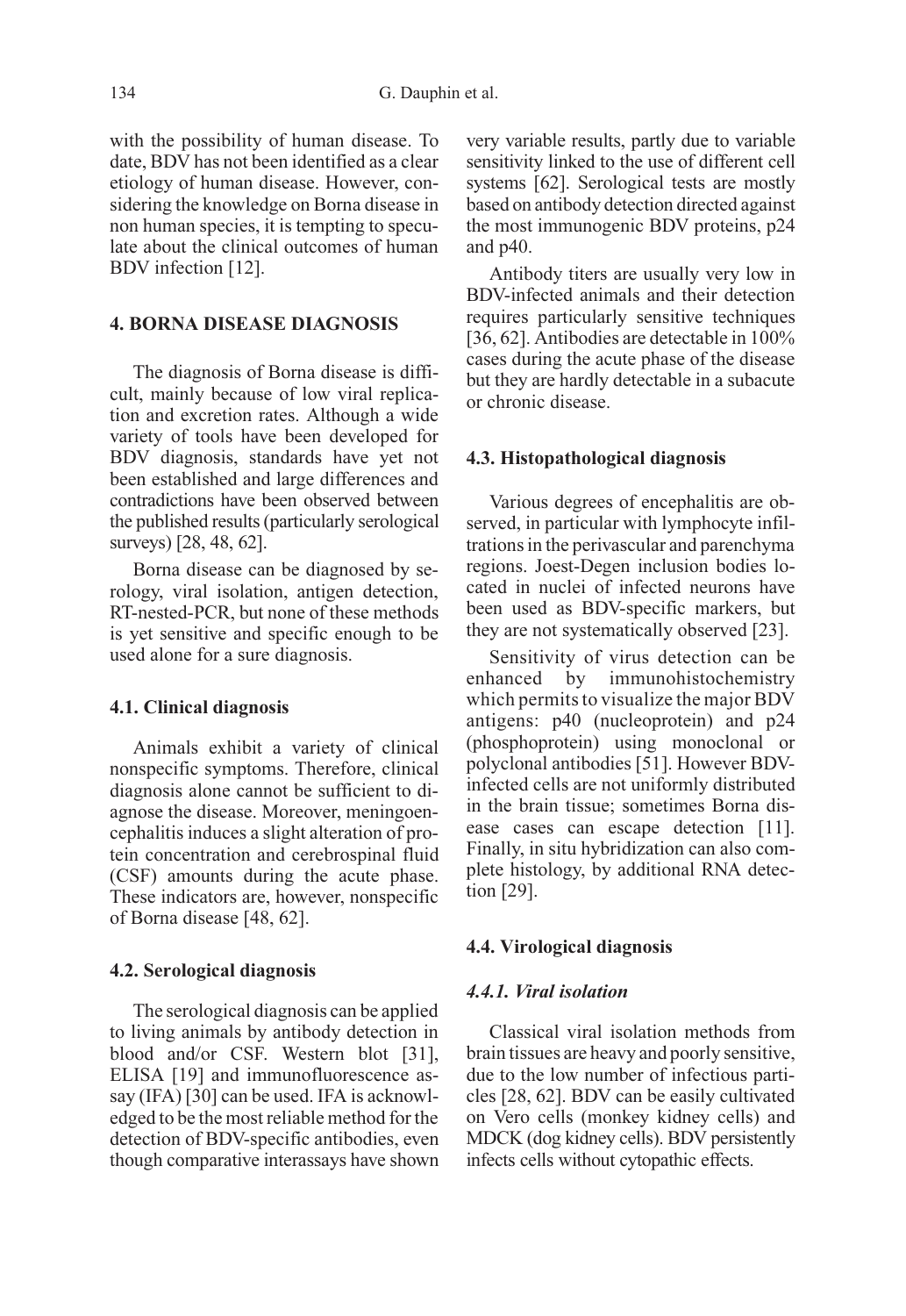#### 4.4.2. RT-PCR or RT-nested-PCR [37]

This technique can be used for brain or blood samples. However this extremely sensitive technique is prone to cross-contamination between samples as well as laboratory contamination. Moreover, this technique (using BDV standard primers) is not able to detect variant strains that have altered sequences in the target gene. This was the case with the new genotype identified by Nowotny et al. [46].

RT-nested-PCR detects sequences encoding the two major BDV-proteins p24 and p40 [56]. The amplified BDV-products after the two successive PCR are 528 bp for the p40 gene and 391 bp for the p24 gene. In order to control RT-nested-PCR in each reaction sample and to avoid the use of a BDV-positive control reaction that could induce contamination, internal RNA standard molecules (named "mimics") have been produced [37]. These standards can be easily discriminated from the Borna fragments by agarose gel electrophoresis.

# 5. BDV INFECTIONS IN FRANCE

Apart from recent serological surveys that have revealed the presence of seropositive horses in France [7, 20], only one recent study has searched for the BDV genome in France [37]. Even though no enzootic BDV has ever been reported in France, BDV is likely present in France, as it now is in several other countries.

The RT-nested-PCR described in 4.4.2 [37] was used to detect the viral genome in 171 animal (horse, fox, bovine, dog and sheep) brains and 25 horse blood samples. Some of the animals tested showed nervous disorders. BDV-RNA was detected in three horse brains, one cow brain and six fox brains, and also in fourteen blood samples [16]. Among these 14 horse blood samples that were infected with BDV, four represented interesting cases from an epidemiological point of view. They were living in the same stable and the BDV genome was detected twice in two of them, which presented nervous disorders and were sampled twice at a 6-month-interval. Another horse had already been detected BDV-seropositive in a previous serological survey [20]. It should be noted that this horse did not show any clinical signs, which is still compatible with BDV infection since asymptomatic infections are often reported. The BDV genome was also detected in a mare and her foal: BDV has been transmitted either by horizontal or by vertical transmission. Vertical transmission of the BDV infection has already been described by Hagiwara et al. [27], but for a pregnant mare. A preliminary study achieved with an ELISA which is currently developed by the same authors and with an ELISA developed by Berg et al. [3], showed the presence of anti-BDV antibodies in most sera of these PCR-positive horses (unpublished results).

One sequence of BDV originating from a fox brain showed more than 5% divergence with all the strains manipulated in the laboratory. Therefore, it is possible to consider that this case is not a laboratory contamination. The degree of genetic divergence (0–6.5%) between these BDV PCR products and the reference strains (strains V and He/80) is in accordance with those described in previous studies [5, 33, 59, 62, 65]. Furthermore, the comparison of BDV sequences from animals of the same or different species shows the same level of divergence whether in France or elsewhere [62]. The p24 sequences of BDV from one horse and one French fox written in bold on the phylogenetic tree appeared identical (Fig. 2).

This first description of the BDV genome in foxes can be of importance concerning Borna disease epidemiology since foxes could play a role as a reservoir and/or a vector of the virus. This question is all the more important since no reservoir has yet been identified. It is necessary to focus our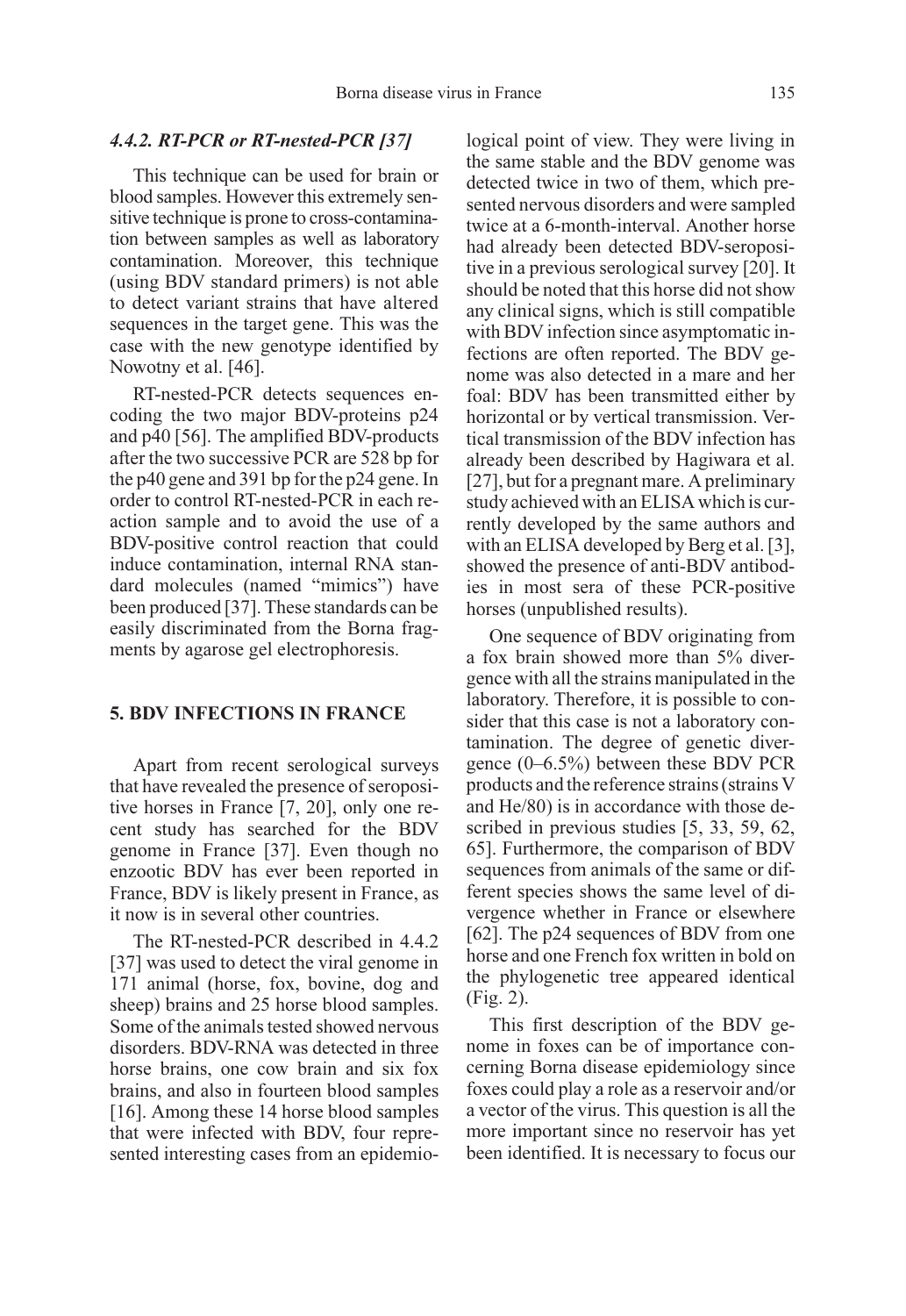future studies on perfecting serological tools, with the aim of standardization of the diagnostic methods and estimating the prevalence of infection in different animal species in France.

# 6. CONCLUSION

Borna disease has an increasing importance in the scientific community because of its wide host spectrum, its large geographical distribution, its possible character of emerging zoonosis, and its possible confusion with important or actual diseases such as BSE, scrapie, rabies and West Nile. However, a lot of questions are still open concerning the epidemiology of the disease. One example is why the geographical location is still limited to central Europe despite the very important animal trades. Progress is also necessary in terms of serological as well as viral diagnosis. There is a particular need for standardization of the techniques in order to evaluate the real importance of this disease in humans and animals and outside the endemic region.

## **REFERENCES**

- [1] Bautista J.R., Rubin S.A., Moran T.H., Schwartz G.J., Carbone K.M., Developmental injury to the cerebellum following perinatal Borna disease virus infection, Dev. Brain Res. 90 (1995) 45-53.
- [2] Berg A.L., Reid-Smith R., Larsson M., Bonnett B., Case control study of feline Borna disease in Sweden, Vet. Rec. 142 (1998) 715-717.
- [3] Berg A.L., Dorries R., Berg M., Borna disease virus infection in racing horses with behavioral and movement disorders, Arch Virol. 144 (1999) 547-559.
- [4] Berg M., Johansson M., Montell H., Berg A.L., Wild birds as a possible natural reservoir of Borna disease virus, Epidemiol. Infect. 127 (2001) 173-178.
- [5] Binz T., Lebelt J., Niemann H., Hagenau K., Sequence analysis of the p24 gene of Borna disease virus in naturally infected horse, donkey and sheep, Virus Res. 34 (1994) 281-289.
- [6] Bode L., Zimmermann W., Ferszt R., Steinbach F., Ludwig H., Borna disease virus genome tran-

scribed and expressed in psychiatric patients, Nat. Med. 3 (1995) 232-236.

- [7] Boucher J.M., Barbillon E., Cliquet F., Borna disease: a possible emerging zoonosis, Vet. Res. 30 (1999) 549-557.
- [8] Briese T., de la Torre J.C., Lewis A., Ludwig H., Lipkin W.I., Borna disease virus, a negative-strand RNA virus, transcribes in the nucleus of infected cells, Proc. Natl. Acad. Sci. USA 89 (1992) 11486-11489.
- [9] Briese T., Schneemann A., Lewis A.J., Park Y.S., Kim S., Ludwig H., Lipkin W.I., Genomic organization of Borna Disease Virus, Proc. Natl. Acad. Sci. USA 91 (1994) 4362-4366.
- [10] Briese T., Hornig M., Lipkin W.I., Bornavirus immunopathogenesis in rodents: models for human neurological diseases, J. Neurovirol. 6 (1999) 604-612.
- [11] Caplazi P., Ehrensperger F., Spontaneous Borna disease in sheep and horses: immuno-phenotyping of inflammatory cells and detection of MHC-I and MHC-II antigen expression in Borna encephalitis lesions, Vet. Immunol. Immunopathol. 61 (1998) 203-220.
- [12] Carbone K.M., Borna disease virus and human disease, Clin. Microbiol. Rev. 14 (2001) 513- 527.
- [13] Carbone K.M., Duchala C.S., Griffin J.W., Kincaid A.L., Narayan O., Pathogenesis of Borna disease in rats: evidence that intra-axonal spread is the major route for virus dissemination and the determinant for disease incubation, J. Virol. 61 (1987) 3431-3440.
- [14] Carbone K.M., Park S.W., Rubin S.A., Waltrip R.W. 2nd, Vogelsang G.B., Borna disease: association with a maturation defect in the cellular immune response, J. Virol. 11 (1991) 6154-6164.
- [15] Cubitt B., de la Torre J.C., Borna Disease Virus (BDV), a nonsegmented RNA virus, replicates in the nuclei of infected cells where infectious BDV ribonucleoproteins are present, J. Virol. 68 (1994) 1371-1381.
- [16] Dauphin G., Legay V., Sailleau C., Smondack S., Hammoumi S., Zientara S., Evidence of Borna disease virus genome detection in French domestic animals and in foxes (Vulpes vulpes), J. Gen. Virol. 82 (2001) 2199-2204.
- [17] Degiorgis M.P., Berg A.L., Hard C., Segerstad A.F., Morner T., Johansson M., Berg M., Borna disease in a free ranging lynx (Lynx lynx), J. Clin. Microbiol. 38 (2000) 3087-3091.
- [18] de La Torre J.C., Gonzalez-Dunia D., Cubitt B., Mallory M., Mueller-Lantzsch N., Grässer F.A., Hansen L.A., Masliah E., Detection of borna disease virus antigen and RNA in human autopsy brain samples from neuropsychiatric patients, Virology 223 (1996) 272-282.
- [19] Dürrwald R., Ludwig H., Borna disease virus (BDV), a (zoonotic?) worldwide pathogen. A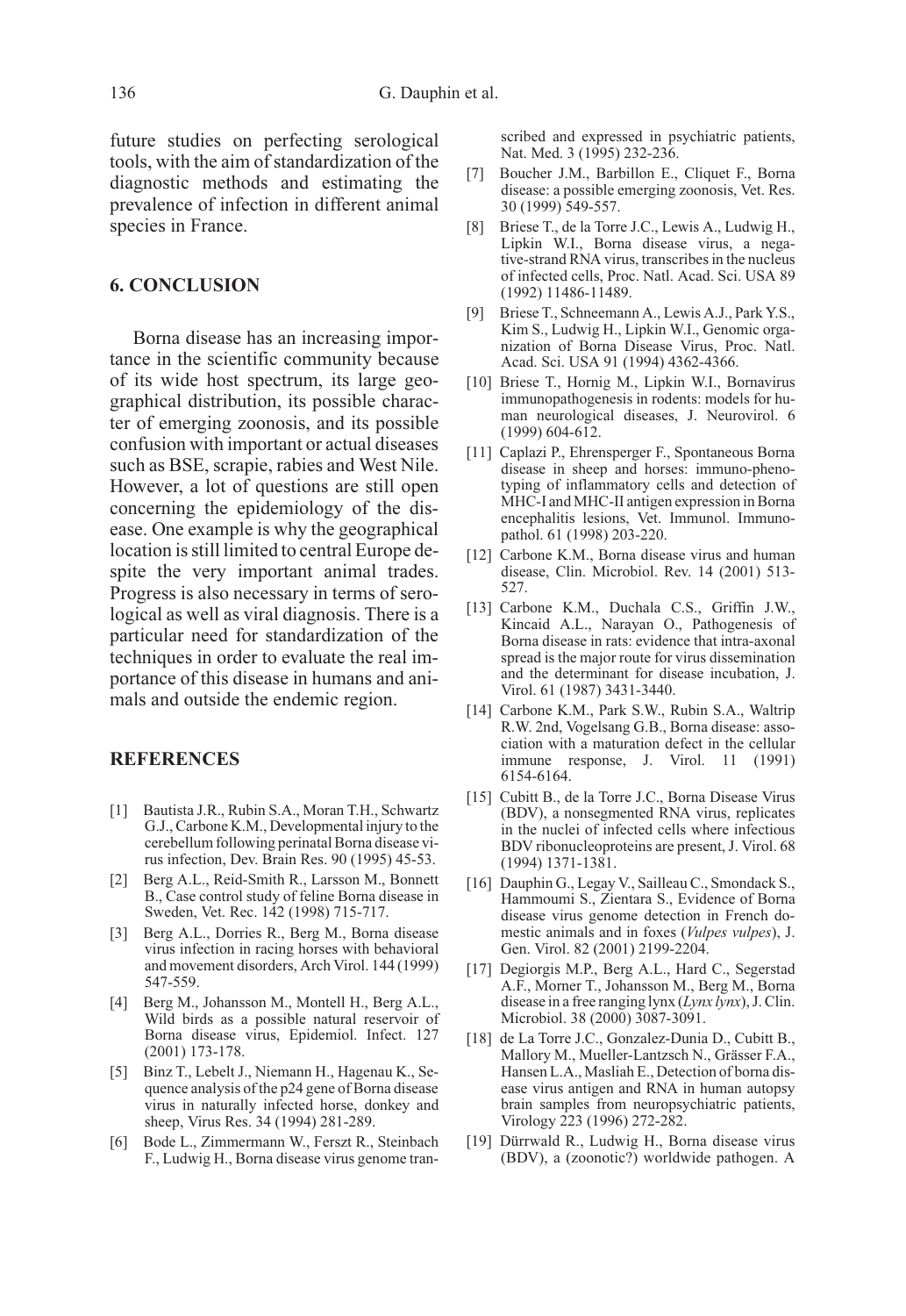review of the history of the disease and the virus infection with comprehensive bibliography, J. Vet. Med. B 44 (1997) 147-184.

- [20] Galabru J., Saron M.F., Berg M., Berg A.L., Herzog S., Labie J., Zientara, S., Borna Disease Virus antibodies in French Horses, Vet. Rec. 147 (2000) 721-722.
- [21] Gonzalez-Dunia D., Le virus de la maladie de Borna, Virologie 2 (1998) 191-198.
- [22] Gonzalez-Dunia D., Sauder C., de la Torre J.C., Borna disease virus and the brain, Brain Res. Bull. 44 (1997) 647-664.
- [23] Gosztonyi G., Ludwig H., Borna disease neuropathology and pathogenesis, Curr. Top. Microbiol. Immunol. 90 (1995) 39-73.
- [24] Grabner A., Fischer A., Symptomatology and diagnosis of Borna encephalitis of horses. A case analysis of the last 13 years, Tierärztl. Prax. 19 (1991) 68-73.
- [25] Haga S., Motoi Y., Ikeda K., Borna disease virus and neuropsychiatric disorders, The Japan Bornavirus Study Group, Lancet 350 (1997) 592-593.
- [26] Hagiwara K., Nakaya T., Nakamura Y., Asahi S., Takahashi H., Ishihara C., Ikuta K., Borna Disease Virus RNA in peripheral blood mononuclear cells obtained from healthy dairy cattle, Med. Microbiol. Immunol. 185 (1996) 145-151.
- [27] Hagiwara K., Kamitani W., Takamura S., Taniyama H., Nakaya T., Tanaka H., Kirisawa R., Iwai H., Ikuta K., Detection of Borna disease virus in a pregnant mare and her fetus, Vet. Microbiol. 72 (2000) 207-216.
- [28] Hatalski C.G., Lewis A.J., Lipkin W.I., Borna Disease, Emerg. Infect. Dis. 3 (1997) 129-135.
- [29] Herden C., Herzog S., Wehner T., Zink C., Richt J.A., Frese K., Comparison of different methods of diagnosing Borna disease in horses post mortem, Equine Inf. Dis. 8 (1999) 286-290.
- [30] Herzog S., Rott R., Replication of Borna disease virus in cell cultures, Med. Microbiol. Immunol. 168 (1980) 153-158.
- [31] Herzog S., Frese K., Richt J.A., Rott R., Ein Beitrag zur Epizootiologie der Bornaschen Krankheit beim Pferd, Wien. Tierärztl. Monschr. 81 (1994) 374-379.
- [32] Herzog S., Pfeuffer I., Haberzettl K., Feldmann H., Frese K., Bechter K., Richt J.A., Molecular characterization of Borna disease virus from naturally infected animals and possible links to human disorders, Arch. Virol. 13 (1997) 183-190.
- [33] Iwata Y., Takahashi K., Peng X., Fukuda K., Ohno K., Ogawa T., Gonda K., Mori N., Niwa S.I., Shigeta S., Detection and sequence analysis of Borna disease virus p24 RNA from peripheral blood mononuclear cells of patients with mood disorders or schizophrenia and of blood donors, J. Virol. 132 (1998) 241-244.
- [34] Jordan I., Lipkin W.I., Borna disease virus, Rev. Med. Virol. 11 (2001) 37-57.
- [35] Kao M., Hamir A.N., Rupprecht C.E., Fu Z.F., Shankar V., Koprowski H., Dietzschold B., Detection of antibodies against Borna disease virus in sera and cerebrospinal fluid of horses in the USA, Vet. Rec. 132 (1993) 241-244.
- [36] Katz J.B., Alstad D., Jenny A.L., Carbone K.M., Rubin S.A., Waltrip R.W., Clinical, serologic, and histopathologic characterization of experimental Borna disease in ponies, J. Vet. Diagn. Invest. 10 (1998) 338-343.
- [37] Legay V., Sailleau C., Dauphin G., Zientara S., Construction of an internal standard used in RT nested PCR for Borna Disease Virus RNA detection in biological samples, Vet. Res. 31 (2000) 565-572.
- [38] Ludwig H., Bode L., Gosztonyi G., Borna disease: a persistent virus infection of the central nervous system, Prog. Med. Virol. 35 (1988) 107-151.
- [39] Lundgren A., Zimmermann W., Bode L., Czech G., Gosztonyi G., Lindberg R., Ludwig H., Staggering disease in cats: isolation and characterisation of the feline Borna disease virus, J. Gen. Virol. 76 (1995) 2215-2222.
- [40] Malkinson M., Weisman Y., Perl S., Ashash E., A Borna-like disease of ostriches in Israel, Curr. Top. Microbiol. Immunol. 190 (1995) 31-38.
- [41] Mayr A., Danner K., Production of Borna virus in tissue culture, Proc. Soc. Exp. Biol. Med. 140 (1972) 511-515.
- [42] Metzler A., Ehrensperger F., Wyler R., Natural borna virus infection in rabbits, Zentralbl. Veterinärmed. 25 (1978) 161-164.
- [43] Morales J.A., Herzog S., Kompter C., Frese K., Rott R., Axonal transport of Borna disease virus along olfactory pathways in spontaneously and experimentally infected rats, Med. Microbiol. Immunol. (Berl.) 177 (1988) 51-68.
- [44] Nakamura Y., Kishi M., Nakaya T., Asahi S., Tanaka H., Sentsui H., Ikeda K., Ikuta K., Demonstration of Borna disease virus RNA in peripheral blood mononuclear cells from healthy horses in Japan, Vaccine 13 (1995) 1076-1079.
- [45] Narayan O., Herzog S., Frese K., Scheefers H., Rott R., Pathogenesis of Borna disease in rats: immune-mediated viral ophthalmoencephalopathy causing blindness and behavioral abnormalities, J. Infect. Dis. 148 (1983) 305-315.
- [46] Nowotny N., Kolodziejek J., Jehle C.O., Suchy A., Staeheli P., Schwemmle M., Isolation and characterization of a new subtype of Borna disease virus, J. Virol. 74 (2000) 5655-5658.
- [47] Reeves N.A., Helps C.R., Gunn-Moore D.A., Blundell C., Finnemore P.L., Pearson G.R., Harbour D.A., Natural Borna disease virus infection in cats in the United Kingdom, Vet. Rec. 143 (1998) 523-526.